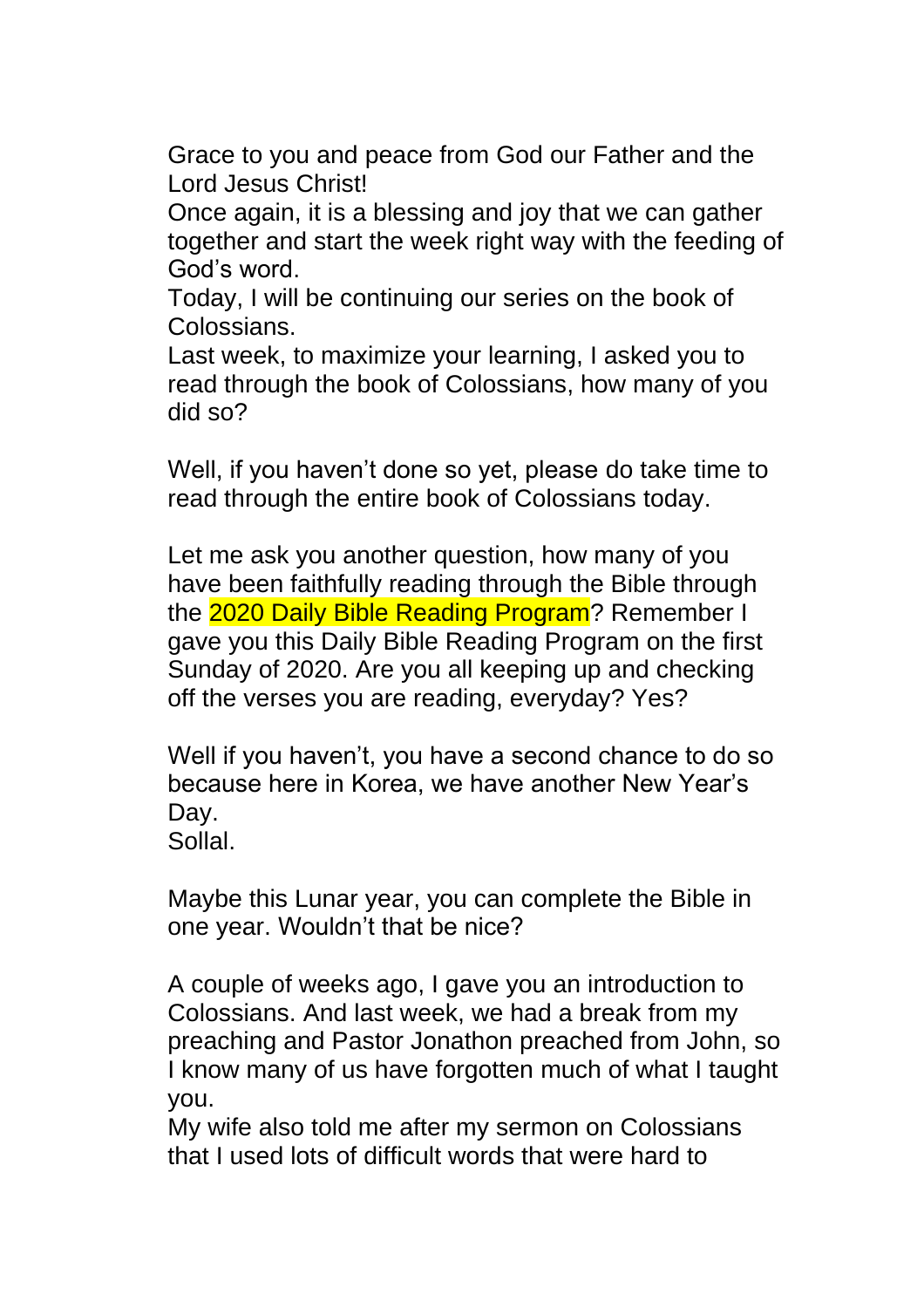understand, so she recommended that I clarify these words again.

So just to refresh your memories, let me ask,

Do you remember one of the main themes of Colossians?

Christ is Sufficient

My goal is that they may be encouraged in heart and united in love, so that they may have the full riches of complete understanding, in order that they may know the mystery of God, namely, Christ, in whom are hidden all the treasures of wisdom and knowledge. Col. 2: 2,3

Above all human wisdom and above all human tradition, Christ stands forth as preeminent over all and sufficient for all. In him "are hidden all the treasures of wisdom and knowledge."

Just like I gave you a theme passage for the book of Acts, this passage here perhaps best encapsulates the theme of Colossians.

Christ is sufficient, the Gospel is sufficient, His grace is sufficient. You don't need anything more!

Some of you may recall that I told you when I was in my 20's I went through some depression. I had entered the top school in the world for my major and I was enjoying my education – I liked my professors and I liked my new school friends. I should be happy, right? Well, after the novelty and excitement of attending the top school wore off, I felt empty. Something was missing. I actually felt depressed.

During my schooling, I really mused over my depression. Why am I so depressed? Why can't I be happy? What is the secret to happiness?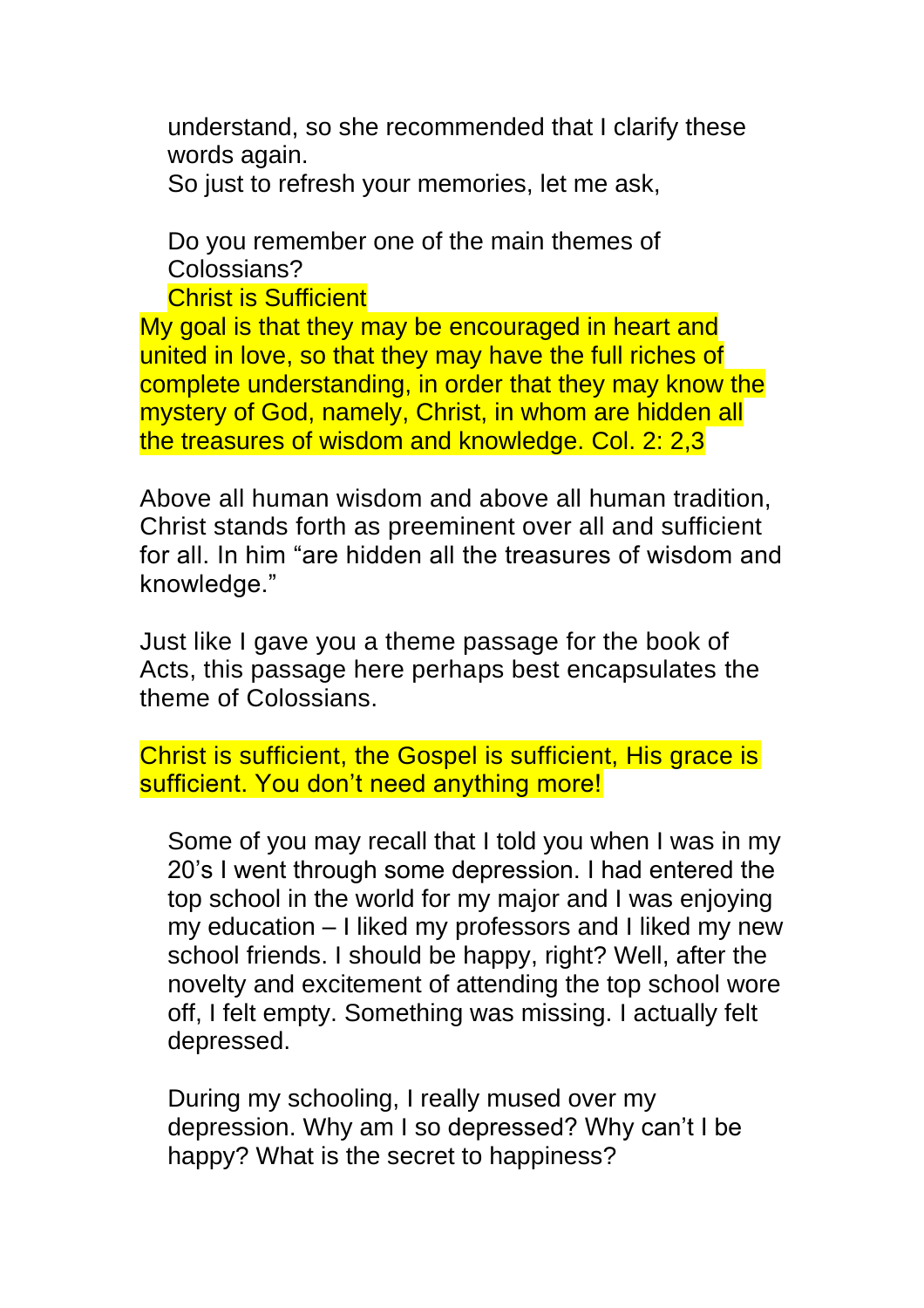Light came to me, not through my schooling or my pursuit of happiness. It came through a weekly Bible study I attended at church. The Bible study was on Colossians. Admittedly, it was not the most exciting Bible study. And admittedly, I was so busy with my studies that, on some weeks, I was tempted to skip Bible study. Many times, I even thought of stopping my attendance of the Bible study. But by God's providence, I faithfully continued attending and after about 3 months of attending the weekly Bible study on Colossians, God gave me an answer that paved a way to slowly overcoming my depression:

Christ is sufficient, the Gospel is sufficient, His grace is sufficient. You don't need anything more!

You see, during my studies, the most important thing I learned while receiving my world-famous, prestigious, yet expensive education was not taught to me at school. No, the most important, most valuable thing I learned came from church.

Knowing that God's grace is sufficient is far more important than anything even the top school, the top professors in the world can teach you.

"we preach Christ crucified … Christ the power of God and the wisdom of God…. For the foolishness of God is wiser than human wisdom." 1 Cor. 1:23-25

You see, I had been a Christian for a long time, but for the first time I came to understand that the supremacy and the sufficiency of Christ – His Gospel – His grace is all-sufficient.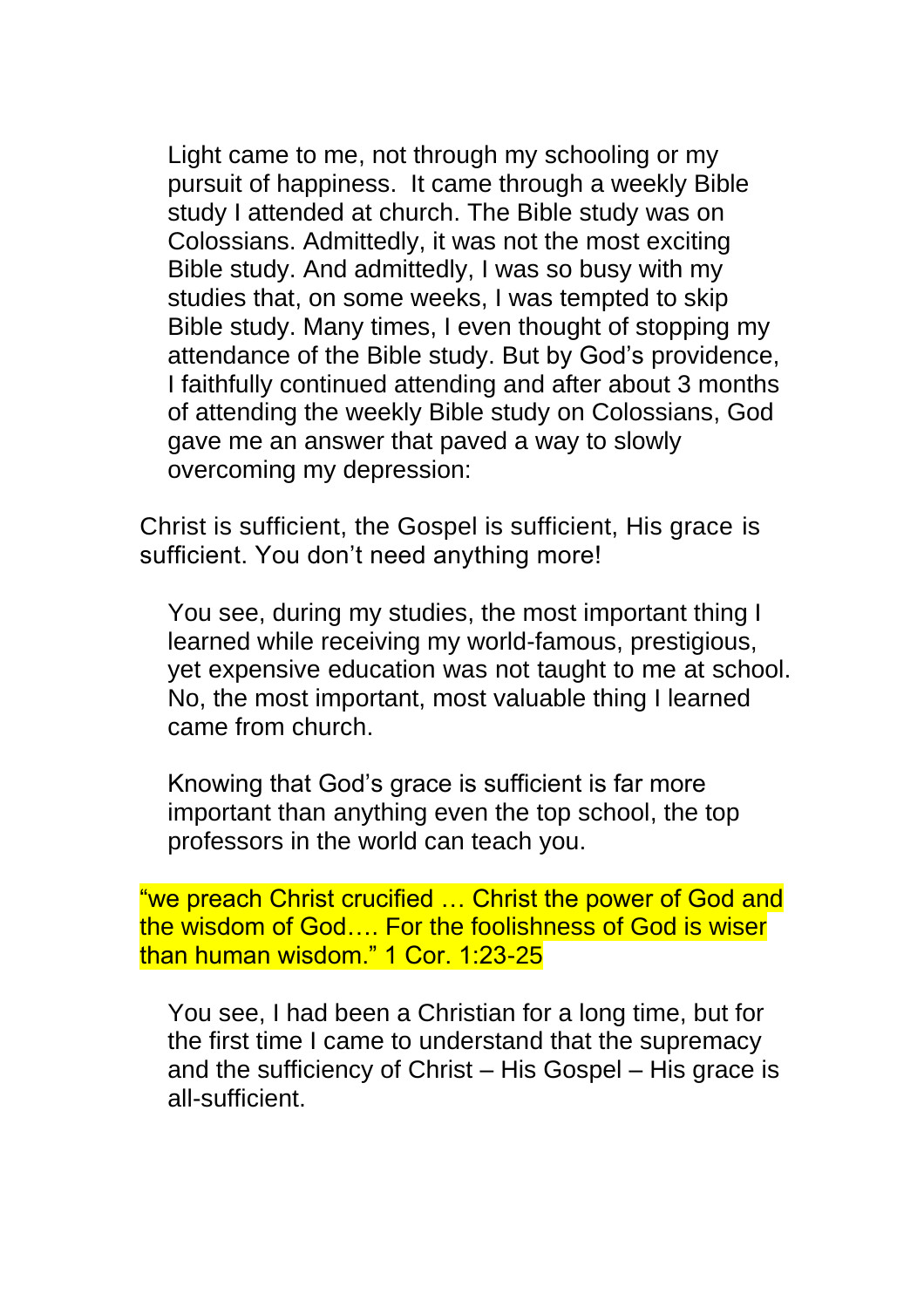Now two weeks ago, I told you that good exegesis – proper interpretation - is important to Bible study.

■ Eisegesis 자의적 주석, 자의적 해석 ■ **είς eis,** [ice] a preposition meaning "into"  $\blacksquare$  to read into the text  $\blacksquare$  pour meaning into the text that's not there Example of a person practicing Eisegesis: "Don't bother me! I'm looking for a Bible verse to support one of my preconceived notions!"

We don't want to practice eisegesis, we want to practice exegesis – We want God to speak. We should not read Scripture they way we want to read Scripture.

So -- Context is Key! • The key to good exegesis is context

"A text without a context is a pretext for a proof text". It is a dangerous thing to take a single text from scripture and make a doctrine from it, especially if that passage has been read out of context.

## ■ Exegesis 성경주석

■ to properly explain or interpret Biblical text. ■ Correctly handling the word of truth ■ Do your best to present yourself to God as one approved, a worker who does not need to be ashamed and who correctly handles the word of truth – 2 Timothy 2:15

I told that knowing the context is key to exegesis, but … admittedly, I said there are obstacles to understanding:, and our own biases and presuppositions.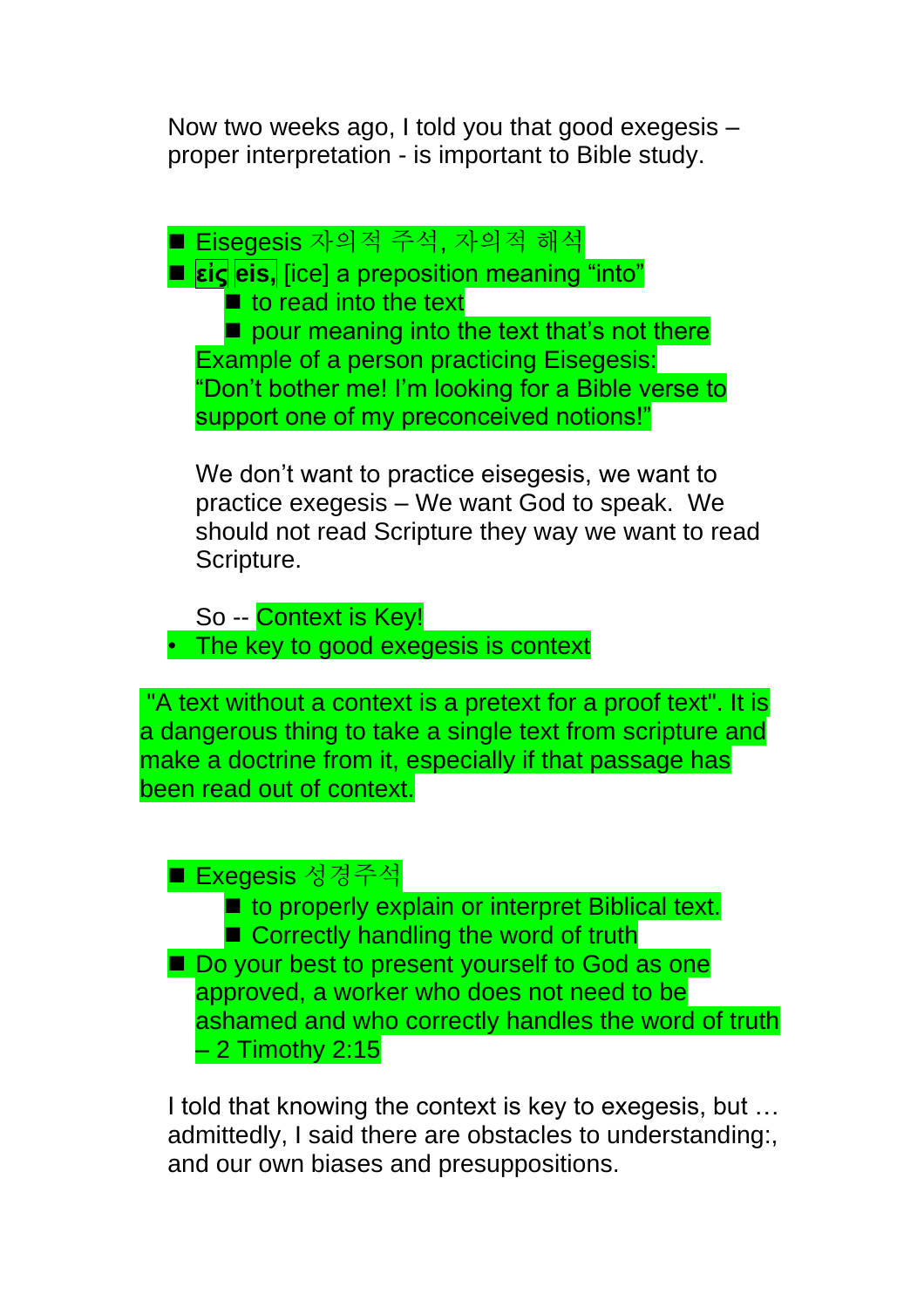Some of you might complain, "Oh the Bible is so hard to understand. It was written in a foreign language, in foreign culture and in ancient history!"

Despite these obstacles, praise God that the Gospel has been preserved and is availed to us.

**Praise God that the Gospel is not hidden from us so that the only the well-educated, the wise, the intellectual, or the experienced can grasp it.** 

**Nor is it exclusive to only an elite group of people – a group that has attained a lofty level of morality, ethics, or integrity;** 

**nor is the Gospel only limited to a certain race or socioeconomic group.** 

**No, the Gospel message is available for all types of people - from the religious to the prostitutes, from the rich to the poor,** 

**from the powerful to the powerless, and from the Jew to the Gentile, from the adult to the child.** 

**People from all walks of life have access to the message of Christ.**

So even a young child with no seminary training or training in the Biblical languages can read the Bible and fully understand the basic theme of the Bible – which is the Gospel.

This young child can say, after reading the Gospel in Scriptures, "Yes, Jesus saved me from my sins. He paid for all of my sins through His death on the cross! Jesus did it all. God forgives my sins all because of Jesus. Thank you Jesus!"

The Gospel is simple - at the same time, the Gospel is also deep and profound that a theologian or Bible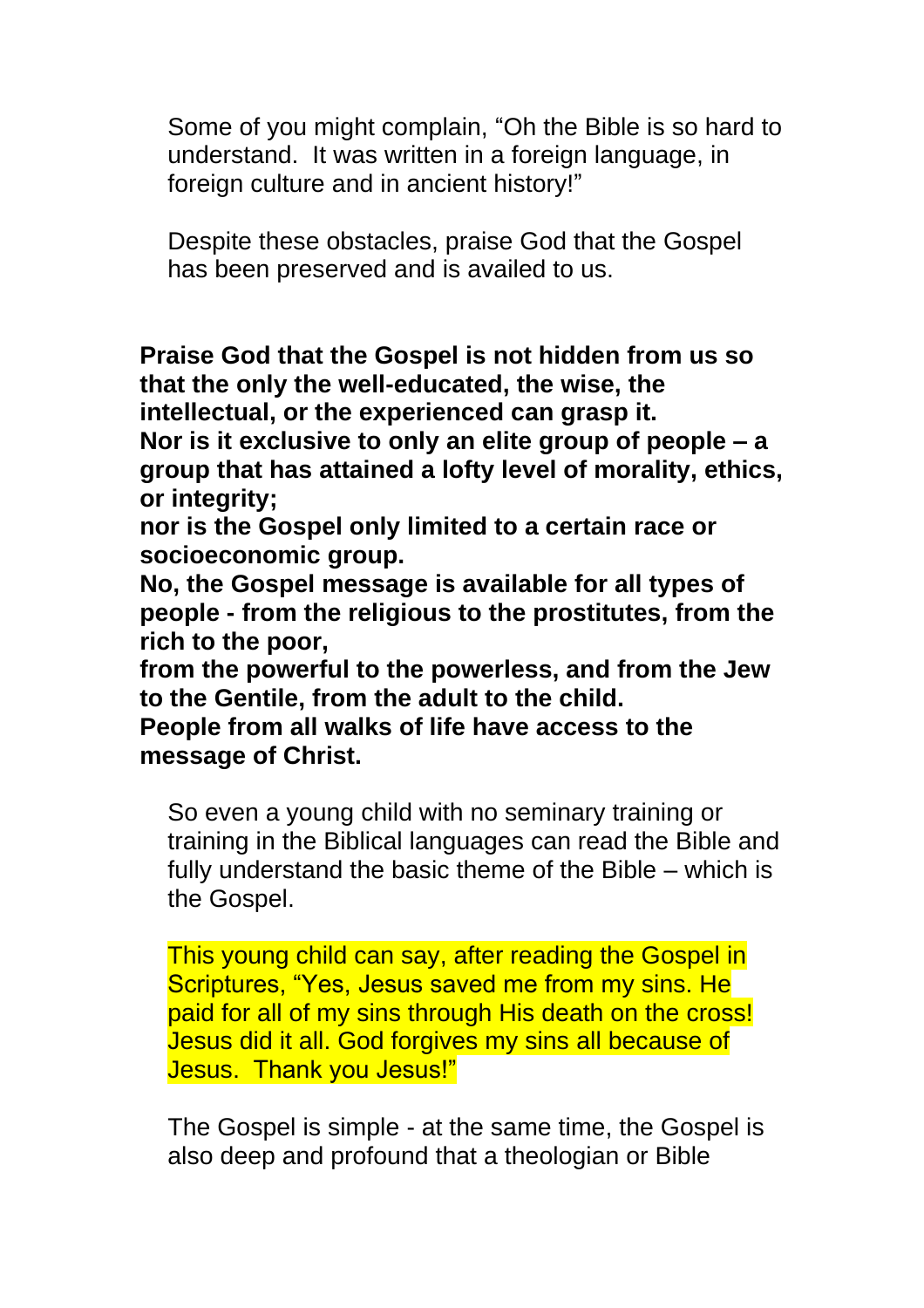scholar can study it for years and still be awe-struck and be blessed by it as they delve deeper.

Everyone can be blessed, by hearing and believing the Gospel.

**"But blessed are your ears because they hear" (Matt.13:16).** 

Now last week, I told you that Paul wrote Colossians in response to a wave of heresies that was infiltrating the young church.

Heresy 이단

- False teaching, usually affecting your salvation eg. Jehovah Witness 여호와의 증인) affirm Jesus is not God
- Jesus was not a man like us but only a spirit (Gnosticism 영지주의, 그노시스설, 초기 기독교 시대의 신비철학).
- **Salvation by works**
- The "Colossian heresy." (골로새교회 이단)/ proto-Gnosticism (원영지주의)

**Paul was concerned because these proto-Gnostics were misleading members of the church away from the Gospel message of Christ.** 

*Colossian Heresy* 골로새교회 이/Proto-Gnosticism (원영지주의)

- They are called the "super-apostles."
- Asceticism (금욕주의, 고행) denying the flesh they were anti-body. They taught the created world and the physical human body is evil.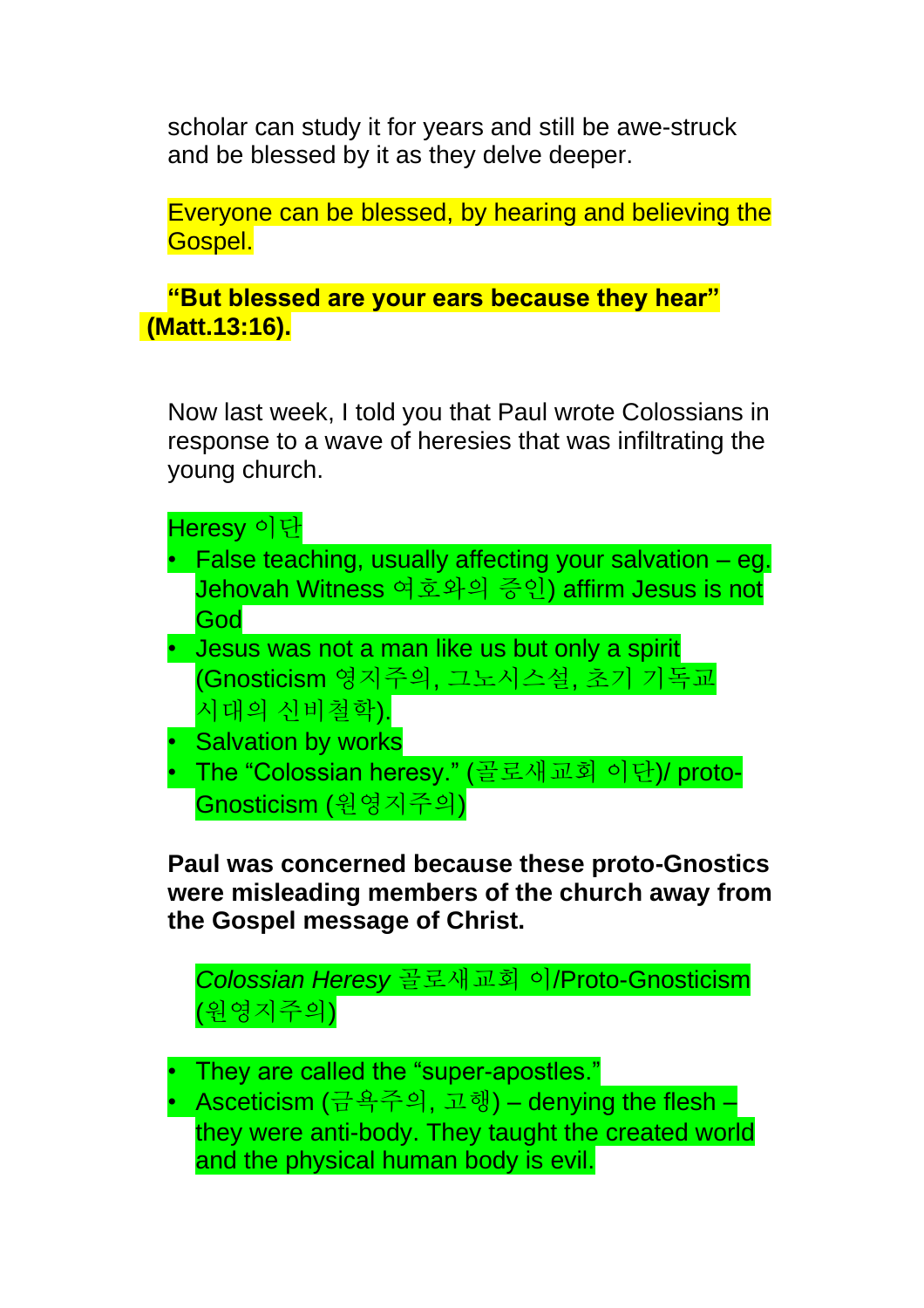- Claims of special new insight into the powers of darkness, offering special protection.
- *Colossian Heresy* 골로새교회 이/Proto-Gnosticism (원영지주의)
- New teachers offered new "spiritual freedom" and greater experiences of power above and beyond the Gospel, the power of God unto salvation (Rom. 1:16)
- New teachers offered a "fullness" not previously experienced by early Christians

•

• They taught that Jesus and the Apostles teachings were insufficient – "we have a fuller teaching." A NEW teaching! A NEW experience! A NEW way to worship! A NEW thing to do! The Gospel is not enough.

They would say, "Don't stop at Jesus! There's more! I have something new, something deeper!"

You see, for the Colossian heretics, the formula was Jesus plus something more.

Unlike the Colossian heretics, we should be Sola Scriptura in our beliefs and worship practices.

• Our beliefs, teachings, and worship practices must be historical, and Biblical – never NEW. New teachings and new methods of worship, new traditions have historically always ended up dividing the church. When it comes to Christian beliefs and worship – God hates human creativity. Our inventiveness and creativity fosters and lends itself to cults and heretic beliefs and practices.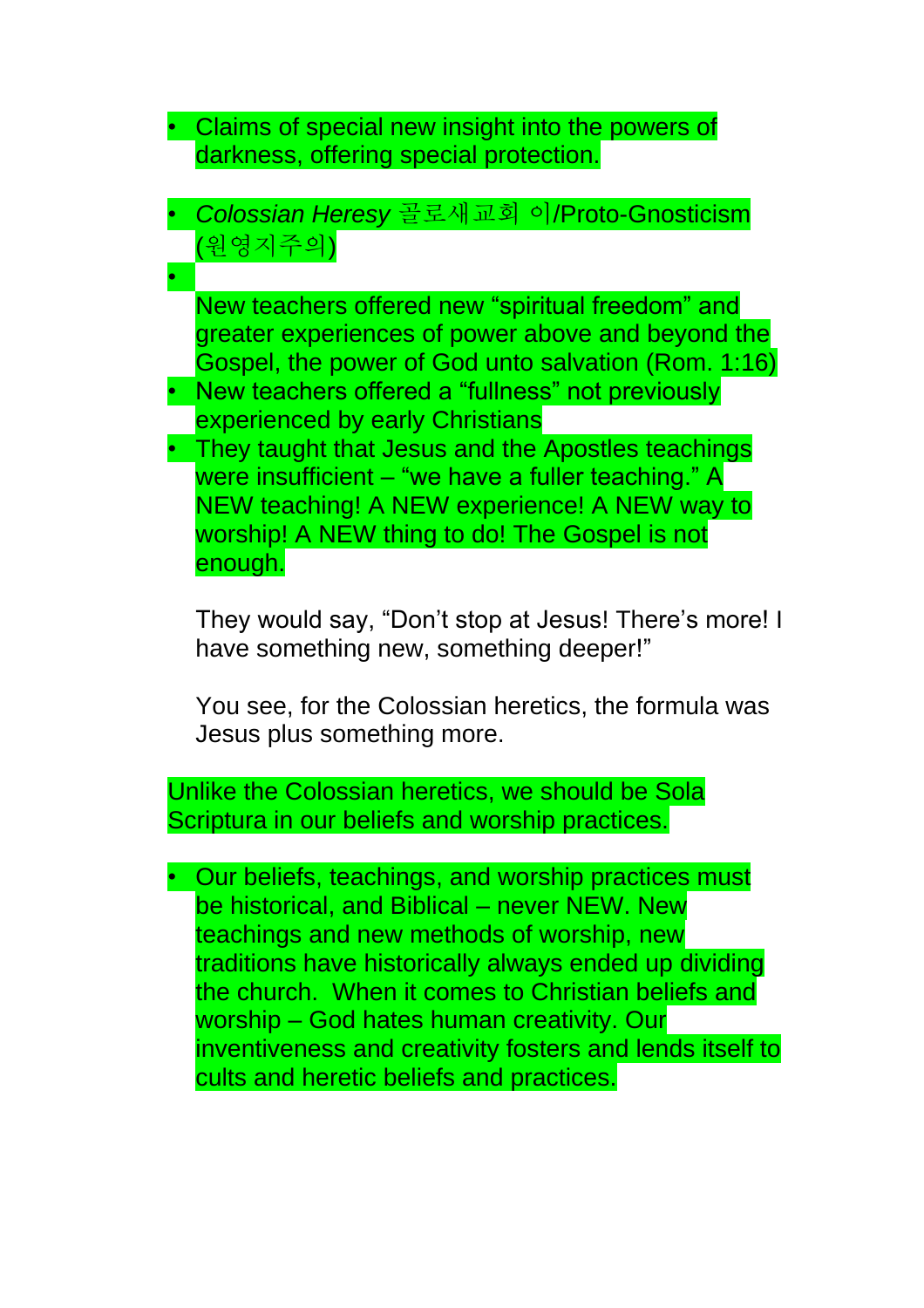Now what do you remember about the Christians in the Colossian church?

Were the Colossians strong Christians or weak Christians?

Yes, they were strong in their faith – they were known for their faithfulness.

In fact, if you remember,

Paul calls them saints/ holy ones.

• From Paul, an apostle of Christ Jesus by the will of God, and Timothy our brother, to the saints, the faithful brothers and sisters in Christ, at Colossae. (Col. 1:1,2)

What does saint mean? It means holy one! What does it mean to be holy? "Holy" means separated from sin. If you remember, Rev. 15:4, says,

For you [God] alone are holy. Rev. 15:4

But even though only God is holy, while we are yet sinners, we are forgiven of our sins – once and for all – and declared righteous, holy (that is justified) because of Jesus, because of the Gospel.

God's declaration of righteousness in the Bible is called Justification 칭의 They had been declared righteous '의롭다 함을 선언받는 것' , holy (they were justified) because of Jesus, because of the Gospel.

How does Paul know that they were justified?

The church of Colossae had faith

• Since we heard about your faith in Christ Jesus and the love that you have for all the saints. (Col. 1:4 )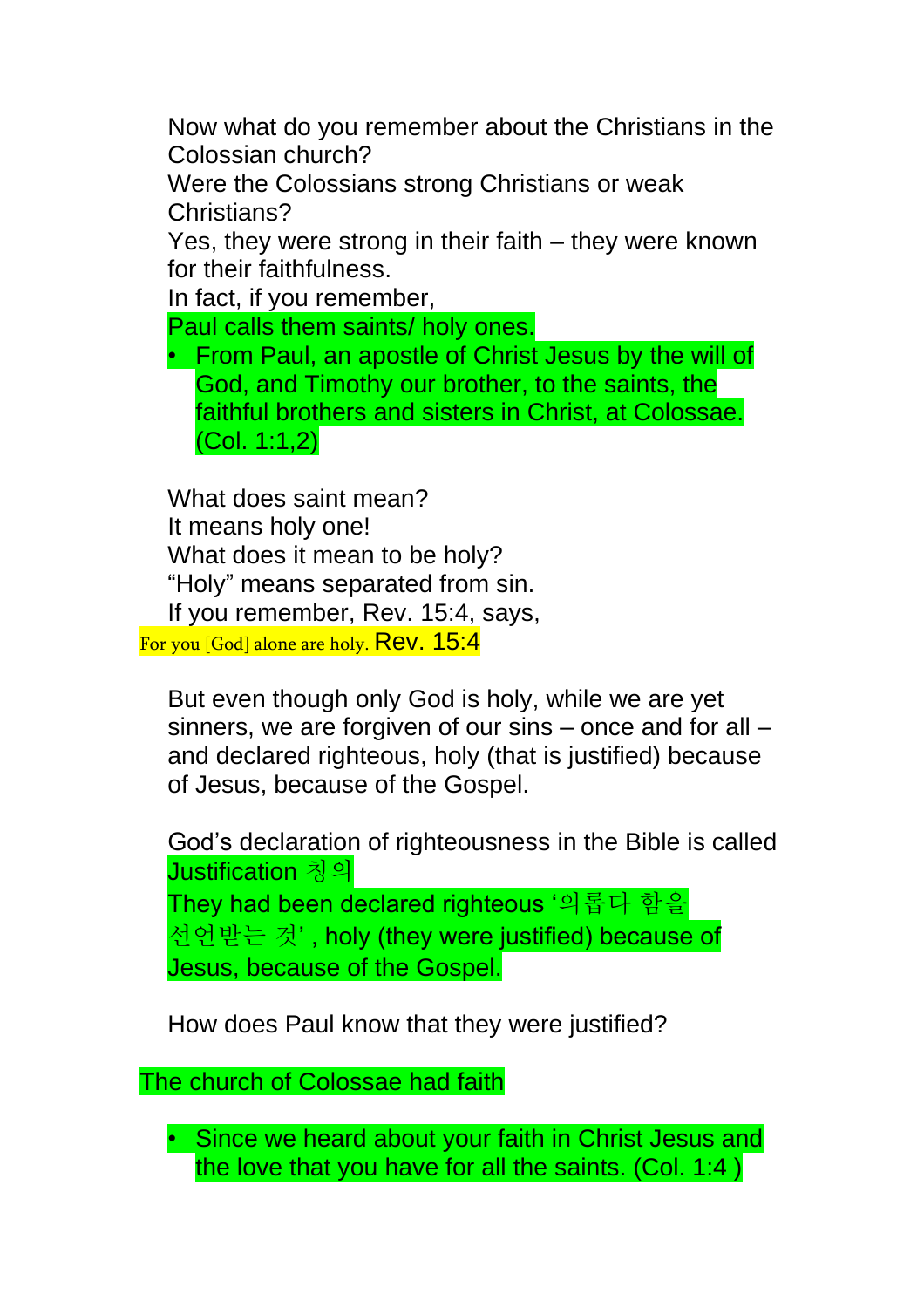What did they have faith in?

Your faith and love have arisen from the hope laid up for you in heaven, which you have heard about in the message of truth, **the gospel** that has come to you. (Col. 1:5)

Where does faith come from?

• So faith comes from hearing, and hearing through the word of Christ.

Hearing what? The word of Christ? And what is the word of Christ? It's the Gospel.

How does Paul know that their faith is genuine faith in the Gospel?

Their faith in the Gospel produced the fruit of love and good works.

• Just as in the entire world this gospel is bearing fruit and growing, so it has also been bearing fruit and growing among you from the first day you heard it and understood the grace of God in truth. (Col. 1:6)

Who did they hear and learn this Gospel from? • You learned the gospel from Epaphras, our dear fellow slave, a faithful minister of Christ. (Col. 1:7)

Epaphras was called a fellow slave, a faithful minister of Christ. Paul calls him a faithful pastor? Why?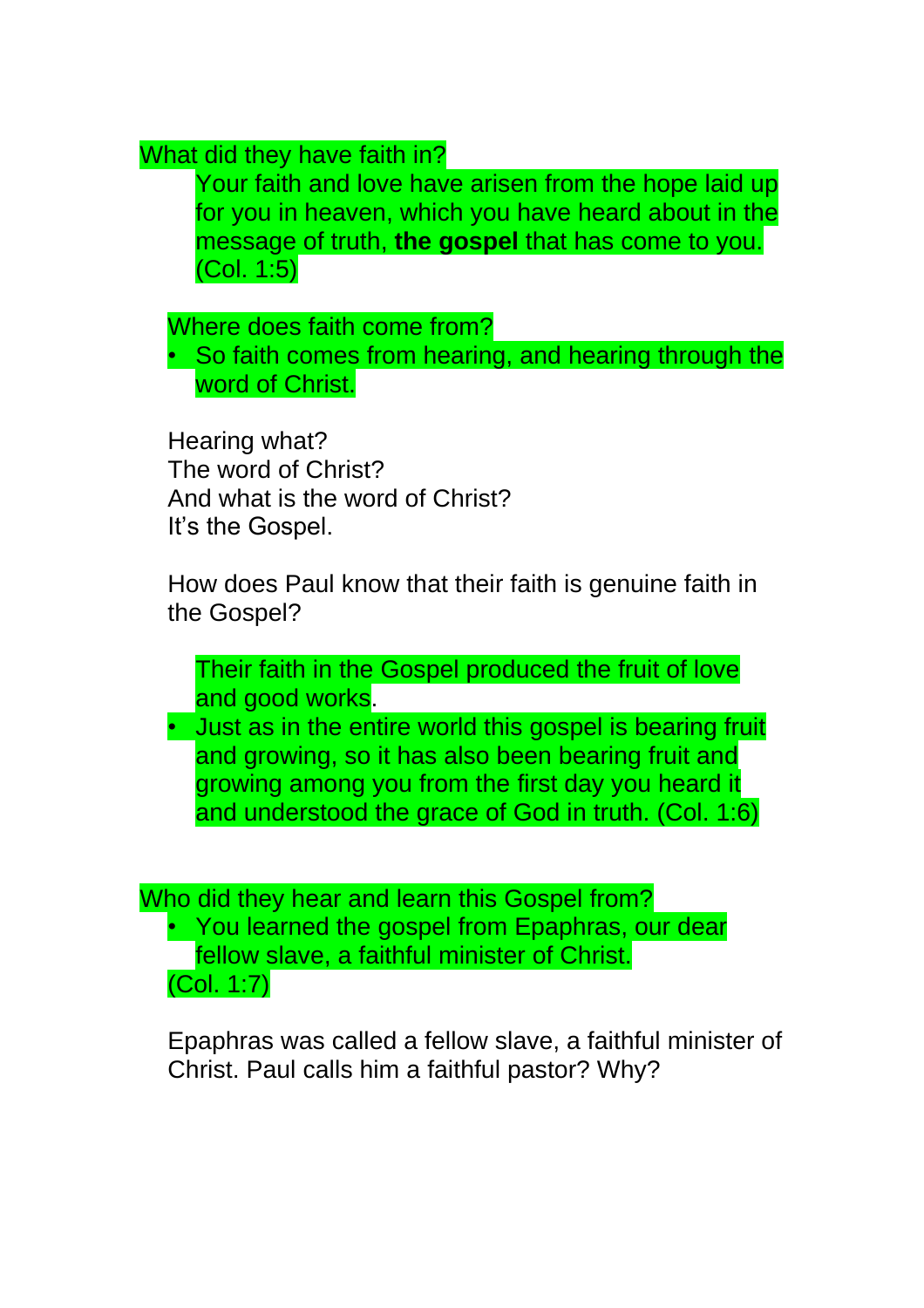Unlike most contemporary pastors on a given Sunday, Epaphras was faithful in preaching Christ, faithful in ministering the Gospel to the sheep in his church.

What is The Gospel? The Gospel is Jesus' Life, Death, Burial and Resurrection for the forgiveness of sins for those who believe in Him. 1 Cor. 15

The Gospel is an announcement that Jesus Christ's life, death and resurrection in history has achieved our salvation

The church in Colossae believed in Jesus' life, death and resurrection for the forgiveness of their sins and that is why we can call them holy ones and that is why I can also call you holy ones – saints – but only for those who trust in Christ for their salvation.

Nonetheless, we are all sinners: 2 Chronicles 6:38 states, " There is not man which sinneth not.

Indeed, there is not a righteous man on earth who continually does good and who never sins. Ecclesiastes 7:20

We believers are still sinners practically but positionally in front of a holy, righteous, just God – because of the gift of the Gospel – we Christians are considered holy.

This state of being sinful and at the same time holy is what the Protestant Reformers called simultaneously saint and sinner.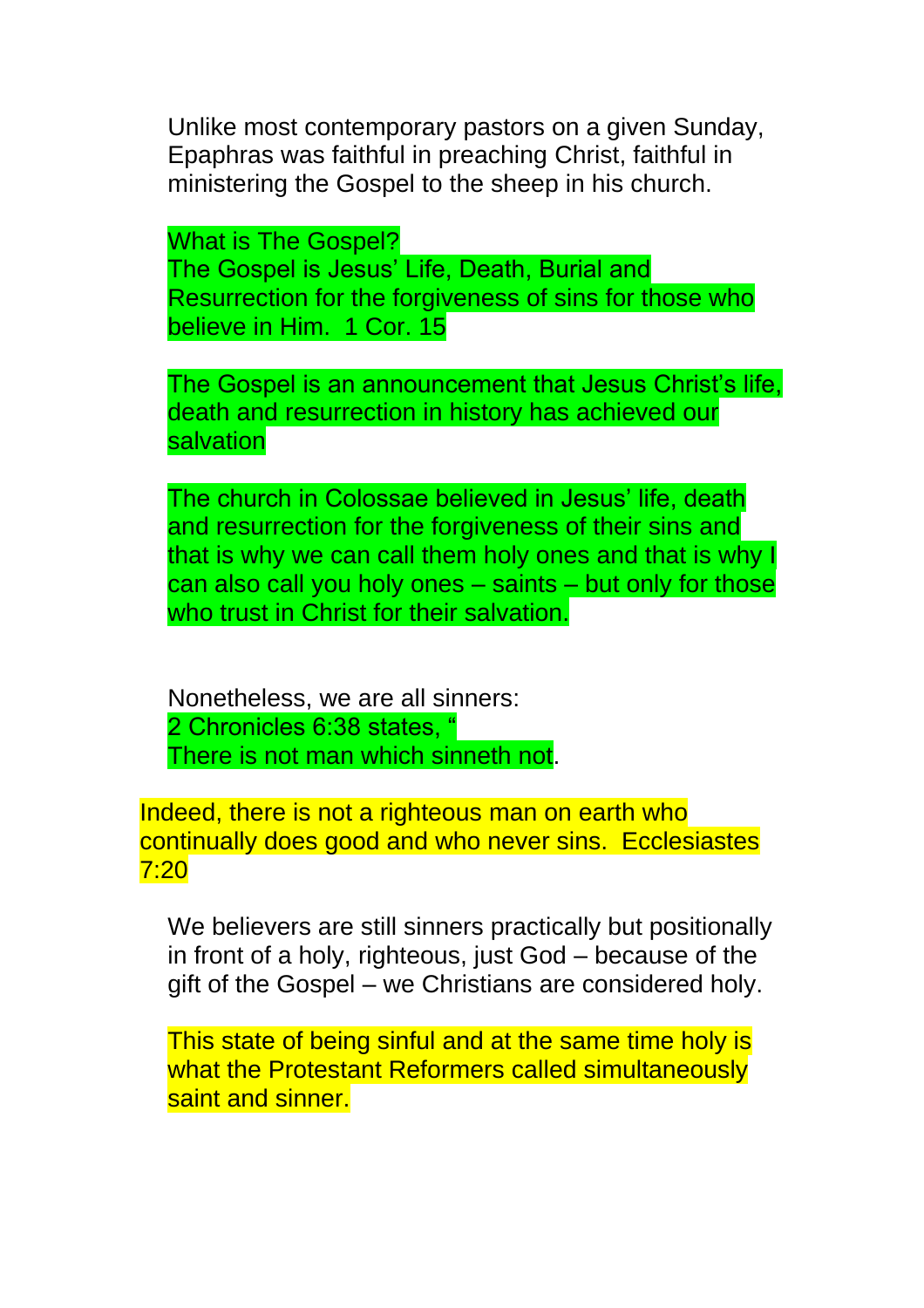We Christians till the day we die and are resurrected with truly holy, glorified bodies, will be in this present age simultaneously saint and sinner.

In Romans 4:7,8 God's word declares,

"Blessed are those whose lawless deeds are forgiven, and whose sins are covered; blessed is the man against whom the Lord will not count his sin." Romans 4:7,8

Who are those whose lawless deeds are forgive, whose sins are covered? Who is the blessed man whom the Lord will not count his sin against him? The answer: If you believe you are a sinner, but have been declared holy through the blood of Christ, that's you! Praise God!

Now vs. 9 says that they – other churches and Christians – had not ceased praying for the Colossian church.

In the same way, we should be praying without ceasing for our fellow Christian brothers and sisters -- not just for our church, our family and our friends, but for believers all over the world.

Brothers and Sisters, we have a family all over the world. We must love them and pray for them, for they are part of the universal church we belong to.

Did you know that **my students in Kenya** are praying for our church? They have never met you but they love you and they pray for you. Many of you have already seen pictures of them, but do you pray for them? I ask that you return the favor and also pray for the church and the pastors in training at my college in Kenya.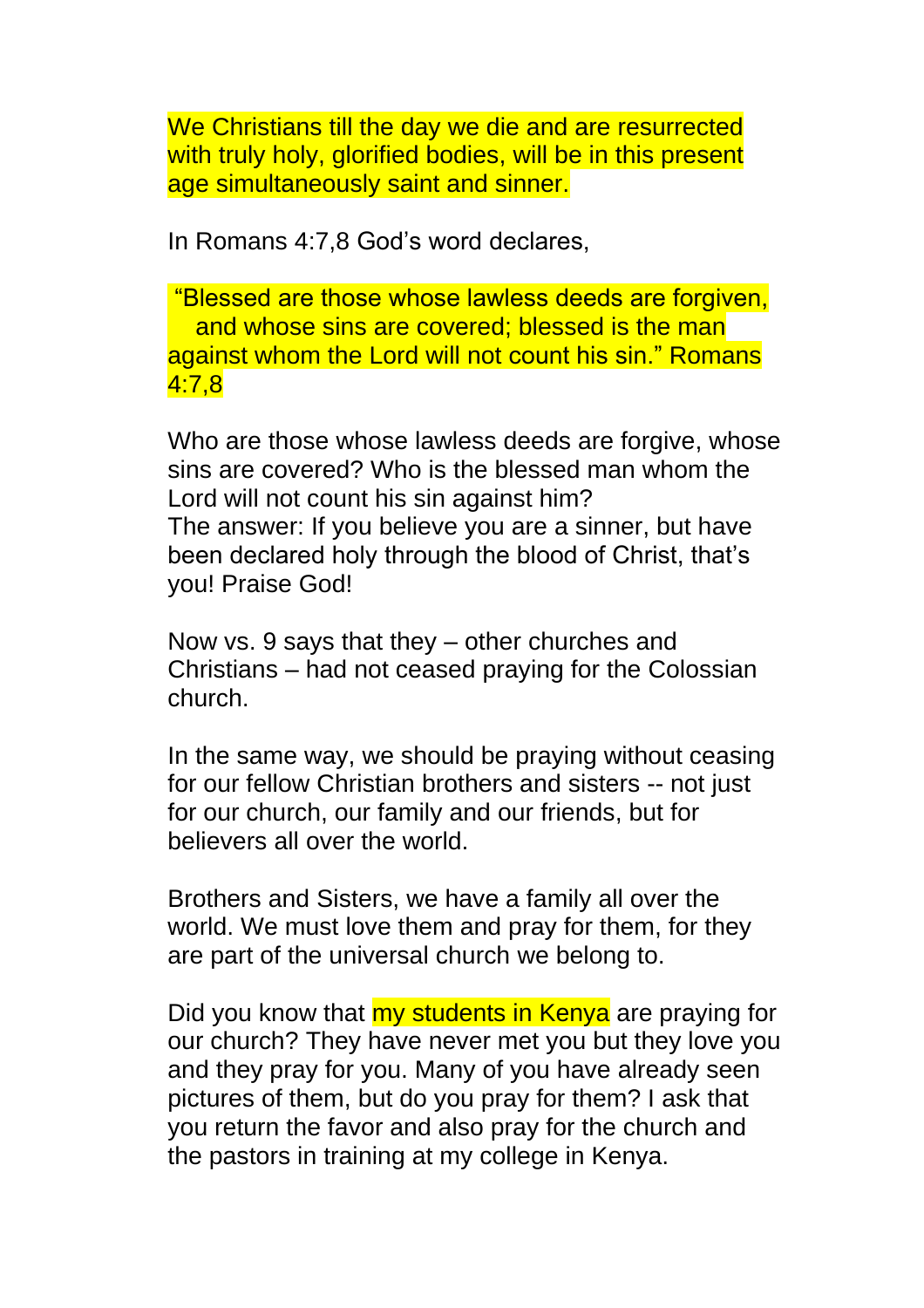Let us pray for one other and pray also for me, your pastor. We are closer than blood brothers and sisters, for we are all eternal brothers and sisters in Christ. Now what did they pray for?

They prayed that the church in Colossae "may be filled with the knowledge of God's will in all spiritual wisdom and understanding." Col. 1:9

If we piece, later passages together, we will find that the knowledge and spiritual wisdom and understanding Paul is referring to is Christ – that is the Gospel.

Now how do we behave and act, if we are ones who believe in the Gospel?

Vs. 10 commands believers to "walk in a manner worthy of the Lord, fully pleasing to him, bearing fruit in every good work and increasing in the knowledge of God." Col. 1:10

Because of the Gospel, we must walk in a manner worthy of someone who has received the Gospel – thus our fruit is good works and increasing in the knowledge of God.

These acts of good works and our desire to increase in the knowledge of God is evidence of our faith, fruit! But The fruit (our good works which flows from the Gospel) is not what saves us. The root – the Gospel (Christ) – is what saves us.

Vs. 12, starts off by giving thanks to the Father. The giving of thanks follows with a list of reasons:

1) "He has qualified you to share in the inheritance of the saints in light" Col. 1:12. (We didn't earn it – He qualified us in this great inheritance.)

2) "He has delivered us from the domain of darkness" Col. 1:12